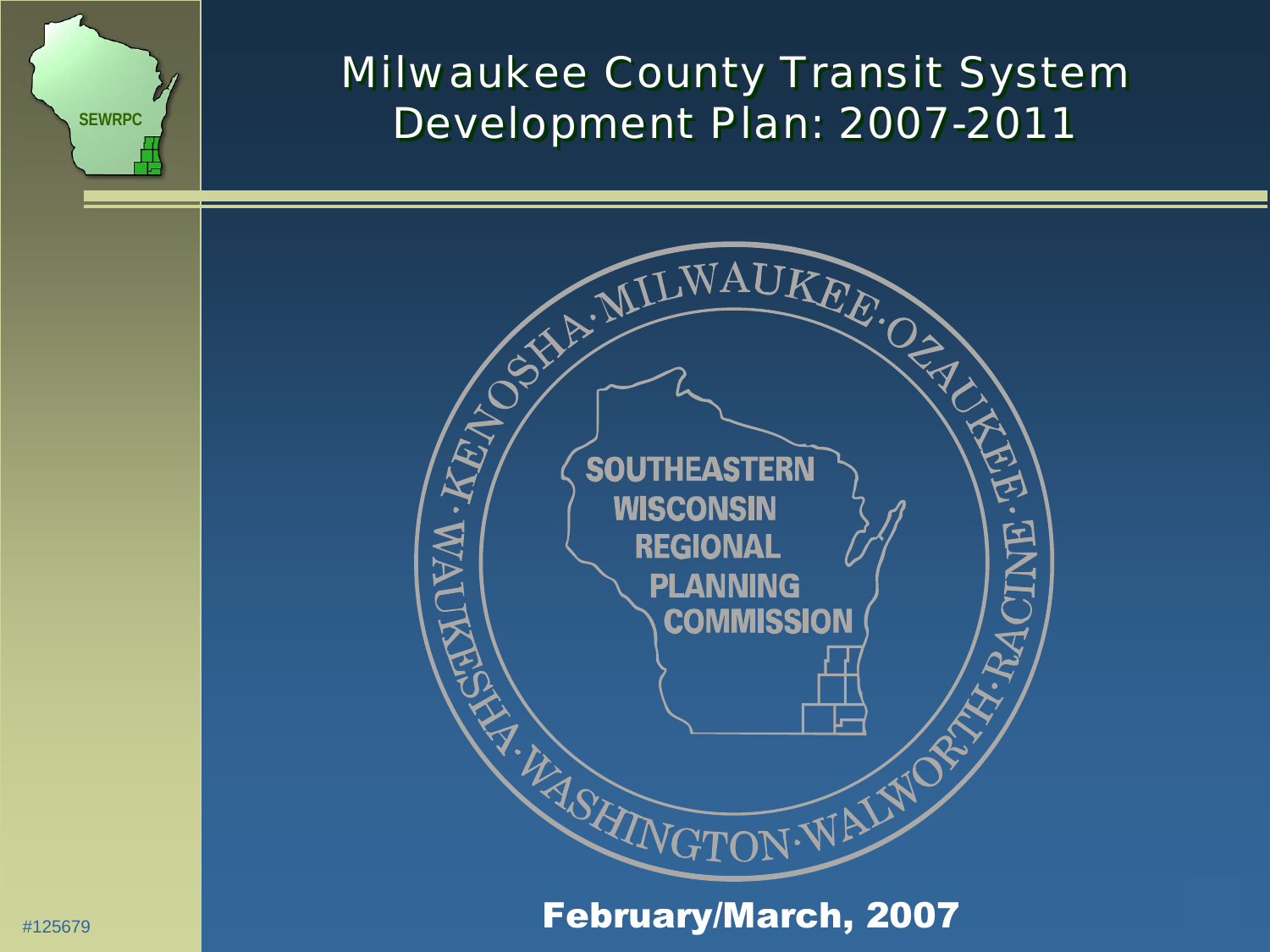

## *Introduction Introduction*

## Milwaukee County Transit System Development Plan

- Evaluation of existing transit system
	- Assessment of transit system and route performance
	- Comparison to "peer" transit systems
	- Identification of unmet transit service needs
- Preparation of short range (5 years) plan of improvements and expansion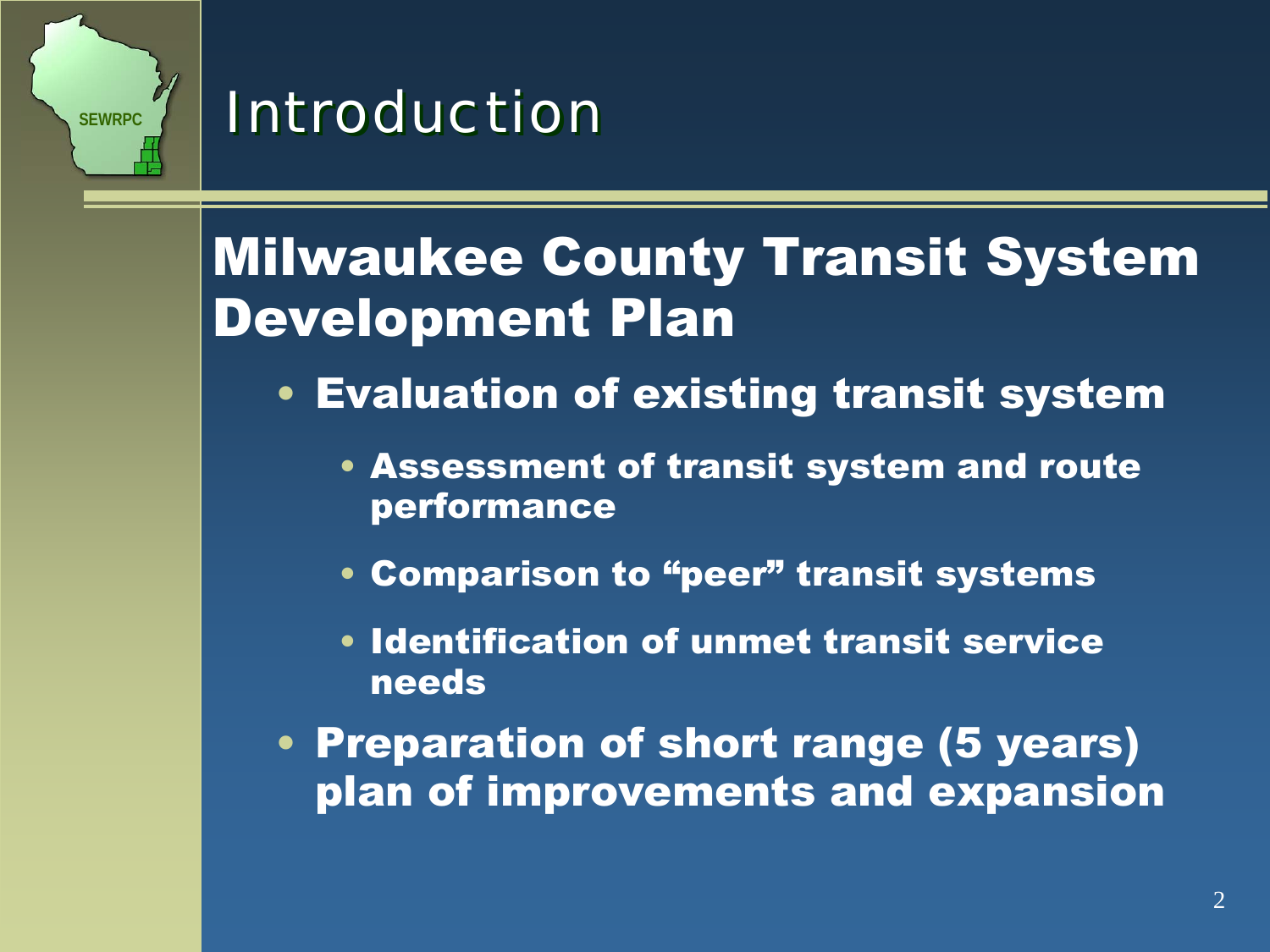

## *Introduction—continued Introduction—continued*

Plan being developed by Southeastern Wisconsin Regional Planning Commission (SEWRPC)

- At request of Milwaukee County
- Together with Milwaukee County Transit System (MCTS) and Milwaukee County Department of Transportation and Public Works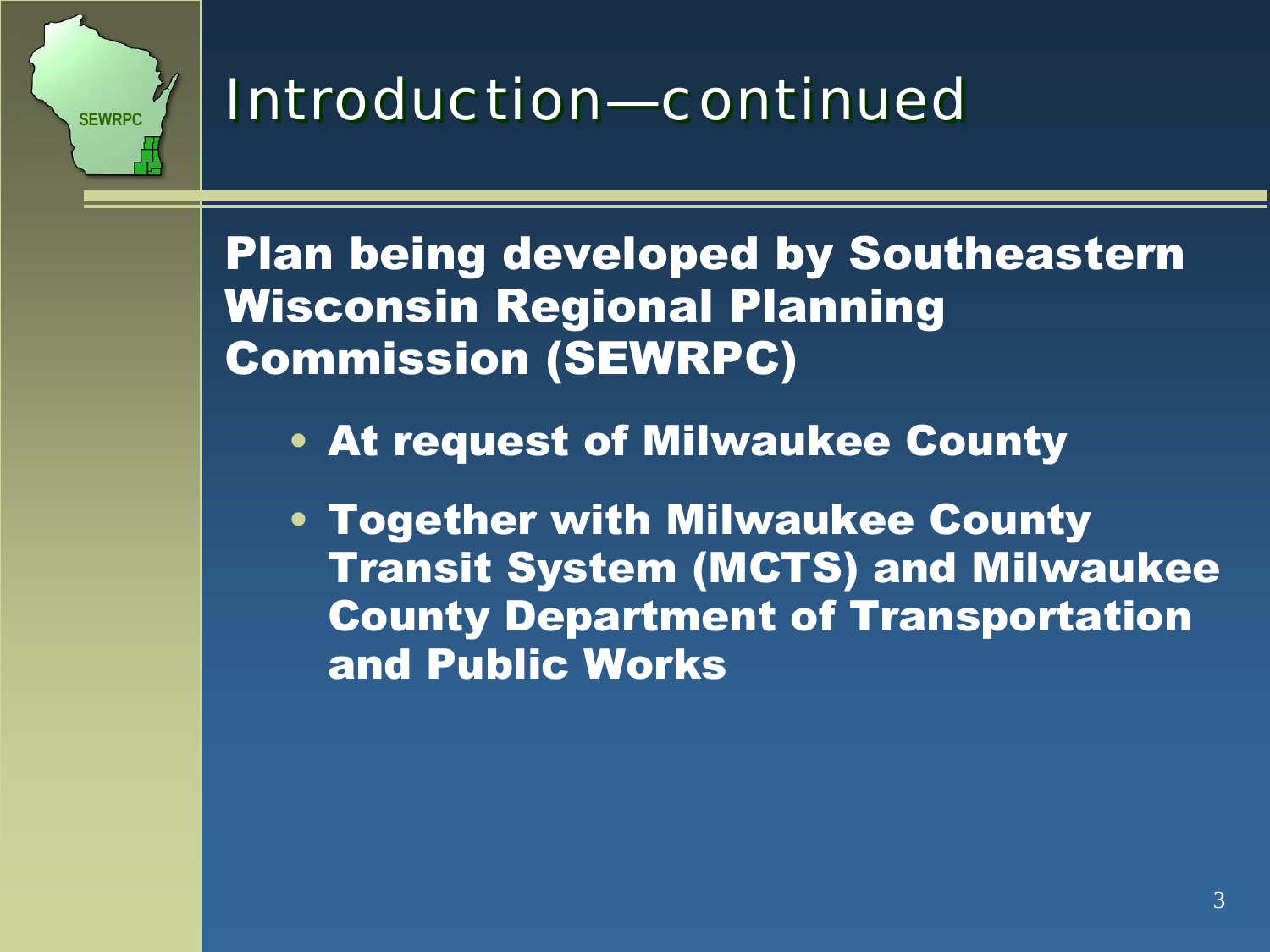

## *Milwaukee County Transit Milwaukee County Transit Planning Advisory Committee Planning Advisory Committee*

Guiding and directing this planning effort is the Transit Planning Advisory Committee

- After careful study and evaluation, the committee will propose to Milwaukee County a recommended plan
- Members have been appointed by the Milwaukee County Executive, including representatives from:
	- Transit-dependent populations, minority groups, and business associations
	- Wisconsin Department of Transportation
	- City and County Public Works Departments
	- MCTS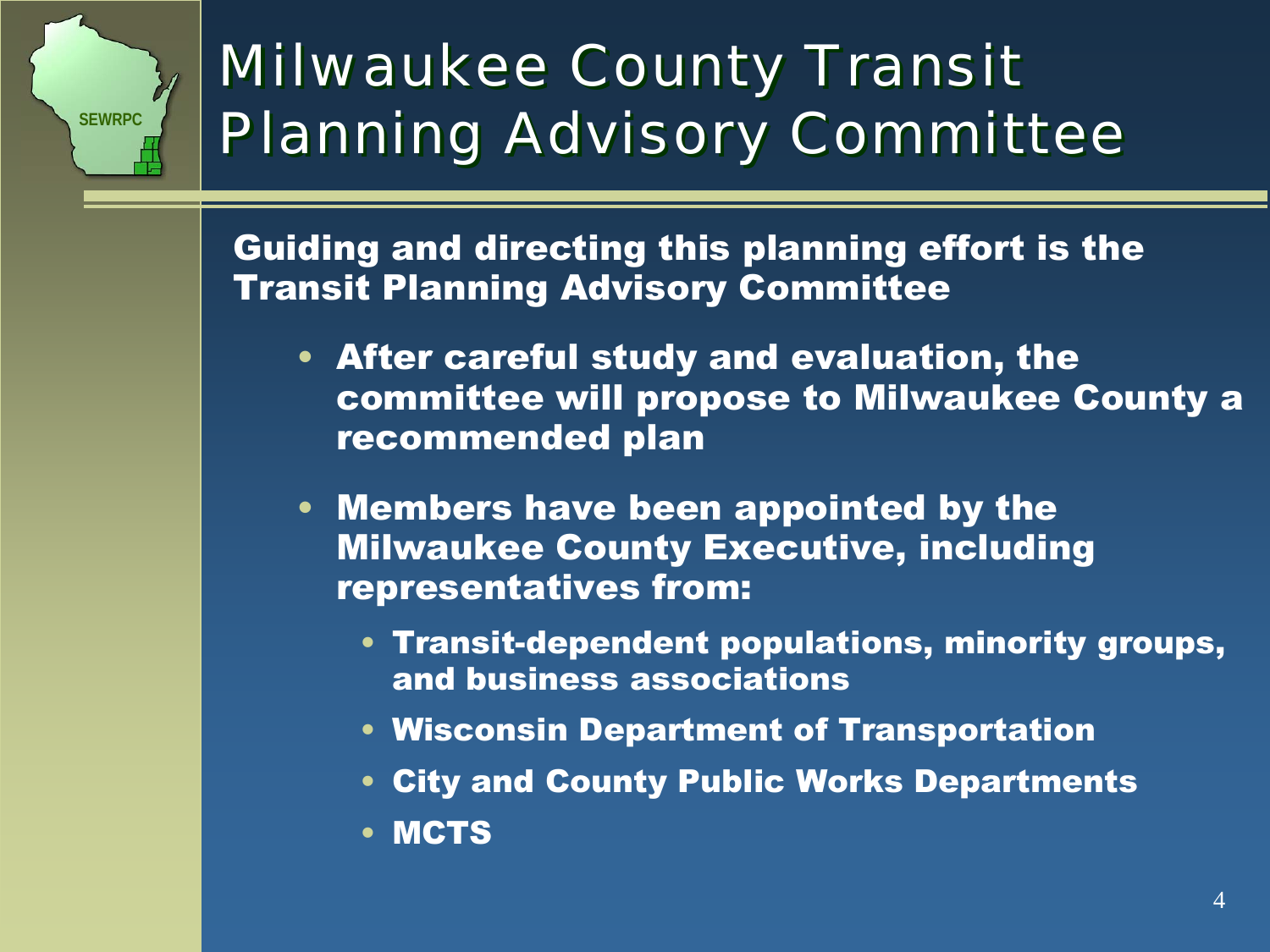

## *Outline of Presentation Outline of Presentation*

#### •Executive summary

- • Findings: Inventory and analysis of existing transit system
- Findings: Evaluation of transit system performance and identification of unmet transit travel needs
- Findings: Projection of future financial condition of transit system
- Next steps in the transit system development plan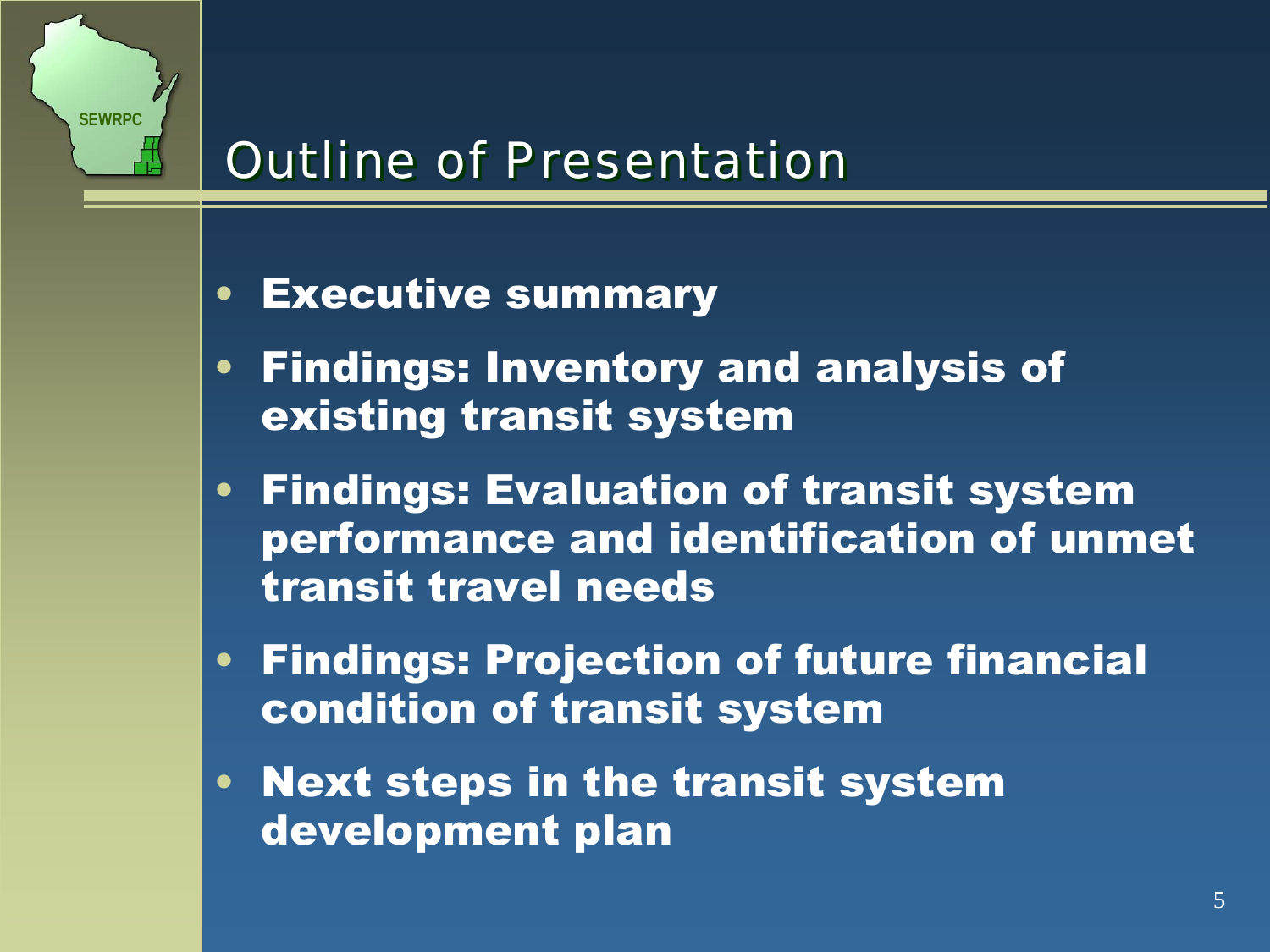## **Summary: Key Findings to Date**

**SEWRPC**

- • MCTS performs significantly better than peer transit systems in service efficiency and effectiveness
- Within Milwaukee County, excellent coverage of residential areas, employment, and major activity centers
- $\bullet$  Limited hours and frequency of service on many routes, particularly on weekends
- Lengthy transit travel time on the system, since local bus routes with low overall speed provide majority of service
- 6• Few transit services exist for Milwaukee County residents to travel to jobs and activity centers in surrounding counties. Those that are available have limited hours and service frequency.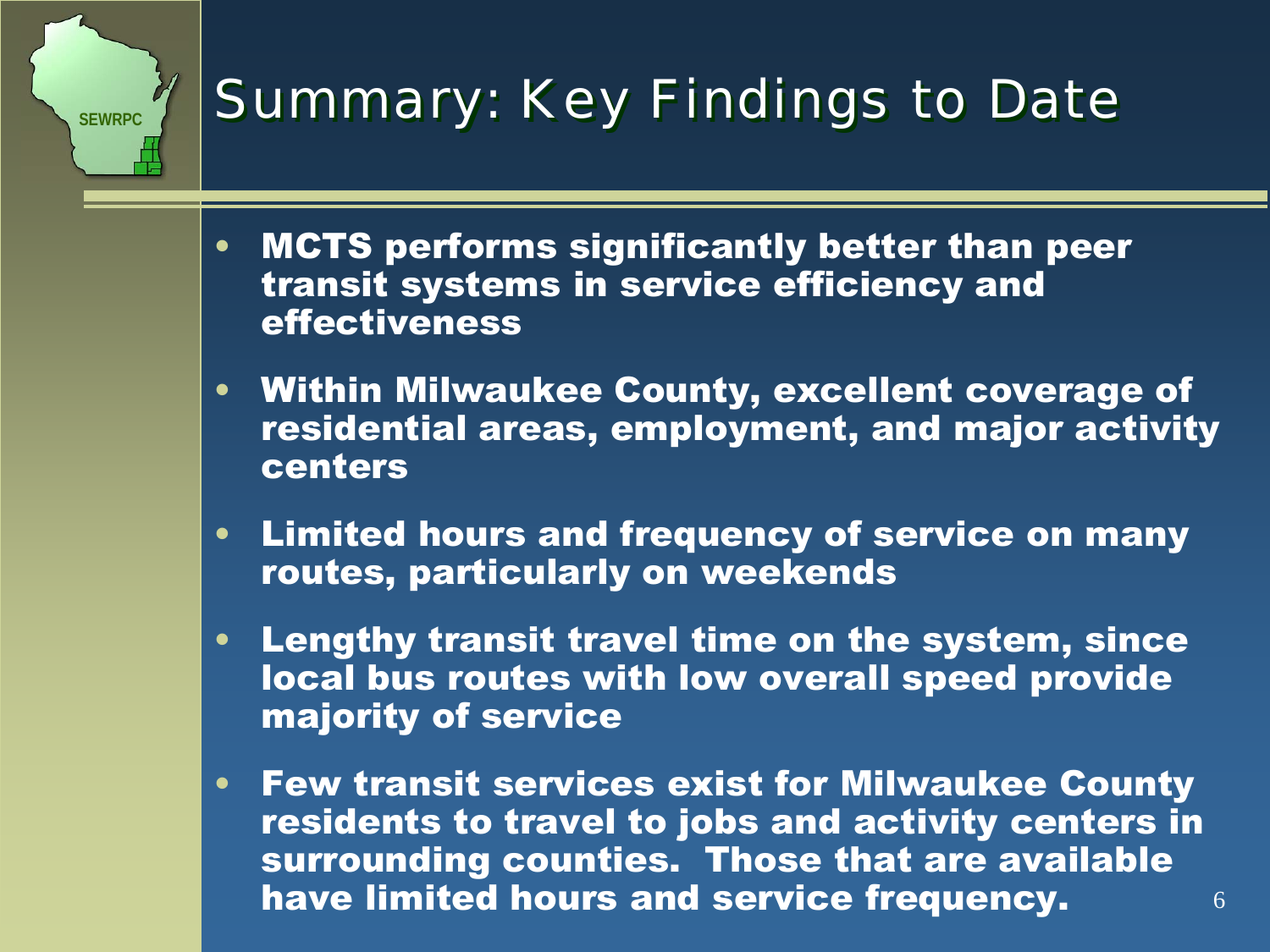## *Summary: Key Findings to Date— Summary: Key Findings to Date continued continued*

**SEWRPC**

• Transit system depends heavily on State operating funding, which has not kept pace with inflation.

- MCTS has had to increase fares, cut service, and use Federal capital funds for operating expenses

• Potential service cuts of 35% may be needed by 2010 if State transit assistance funds do not increase sufficiently to address cost inflation, or if there is no new dedicated local funding source for transit.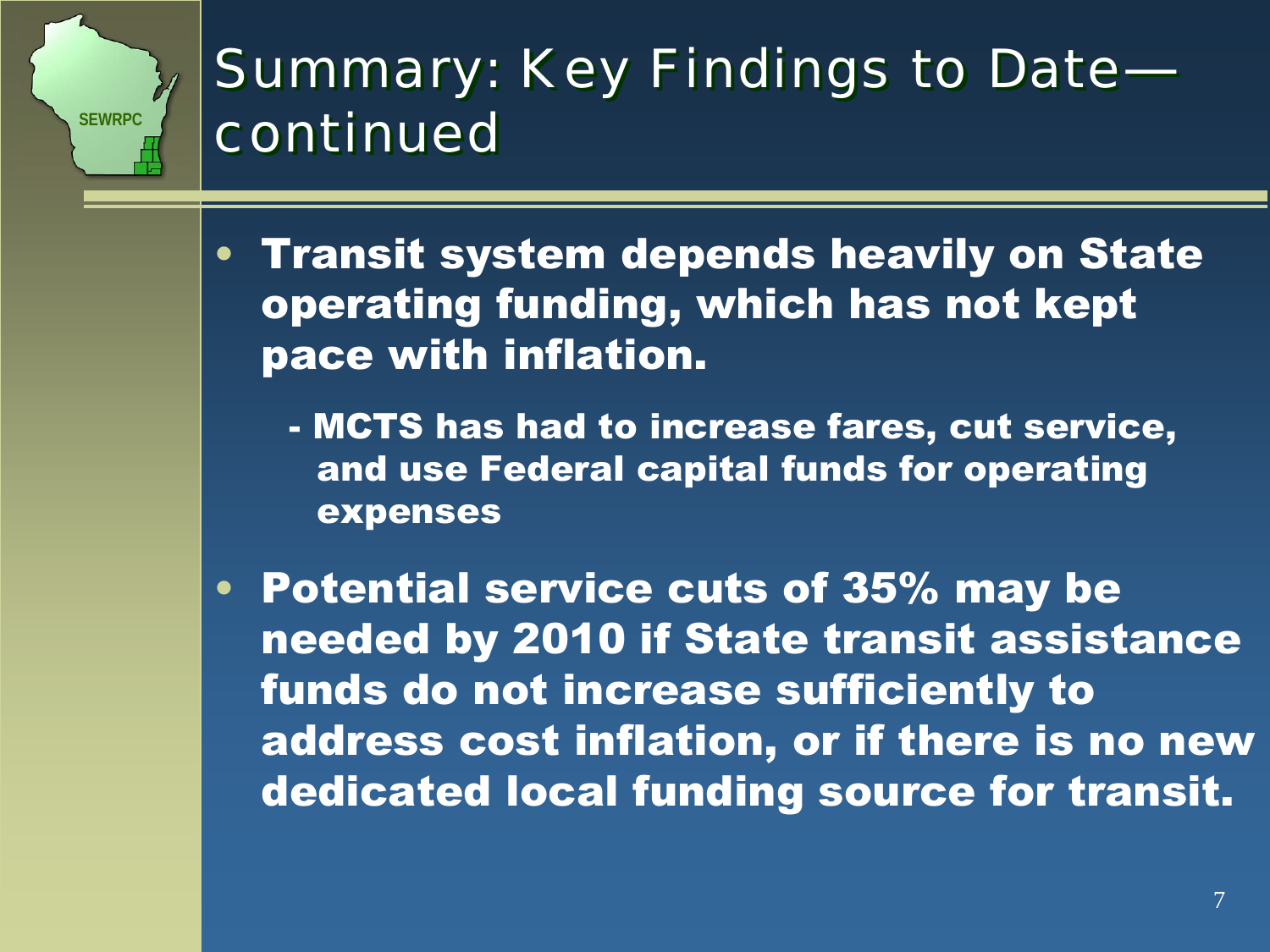

## *Inventory and Analysis of Inventory and Analysis of Existing Transit System Existing Transit System*

First stage of study—analysis of existing system and service area. Report examined:

- Existing population and population trends in Milwaukee County and surrounding area
- Existing employment and employment trends in Milwaukee County and surrounding area
- Activity centers for work, school, employment, shopping, government, health
- Characteristics and trends of existing transit system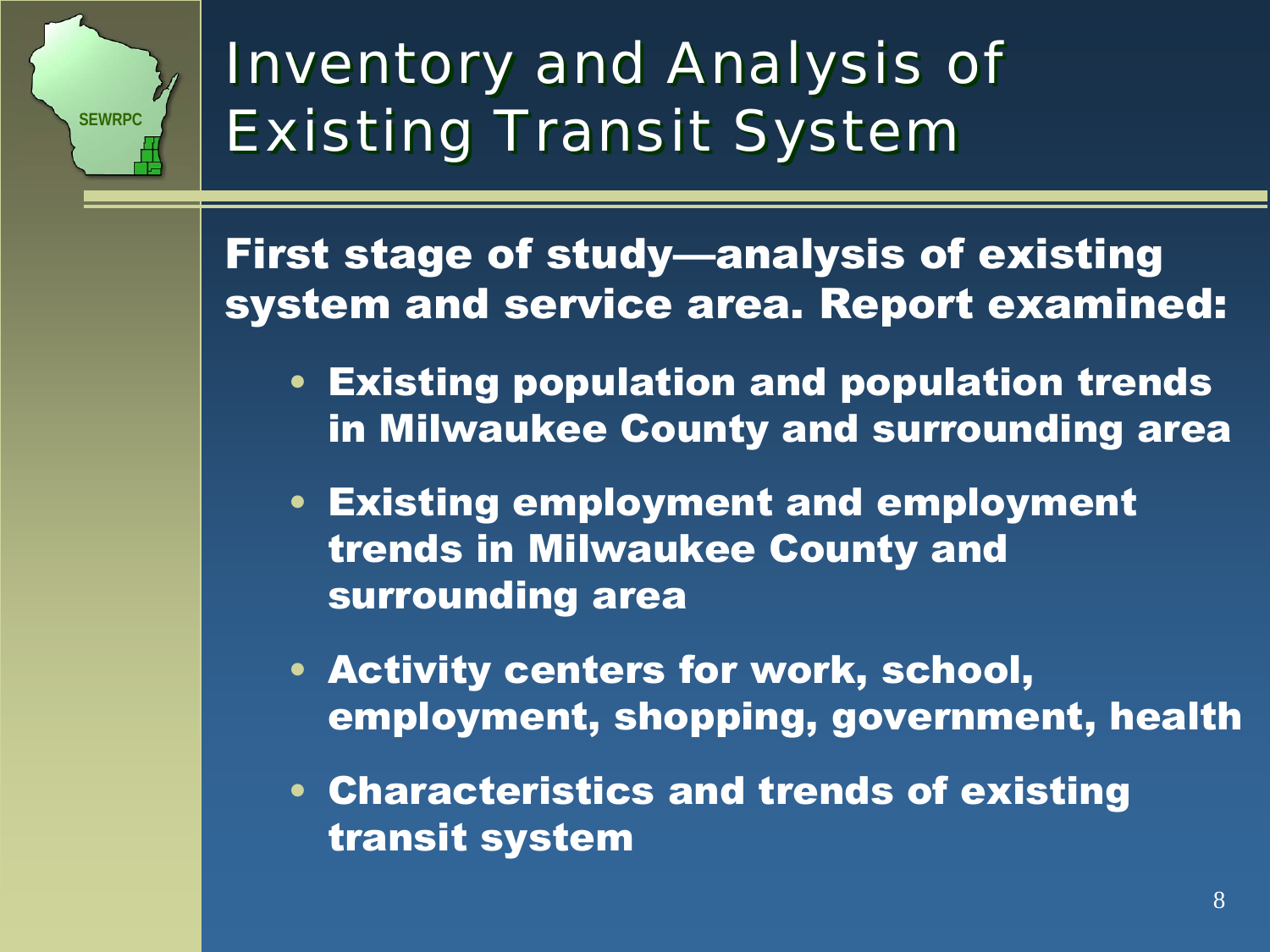## *Existing Transit System Existing Transit System*



**SEWRPC**

### Travel made on transit system

- Work 45%
- School 25%
- Shopping 10%
- Medical, social, recreation or other  $-20\%$

## Trends in service and ridership

- Since 2000, MCTS cut annual miles of service by 17%, annual hours by 16%, and increased fares
- Bus ridership declined by 12% between 2000 and 2005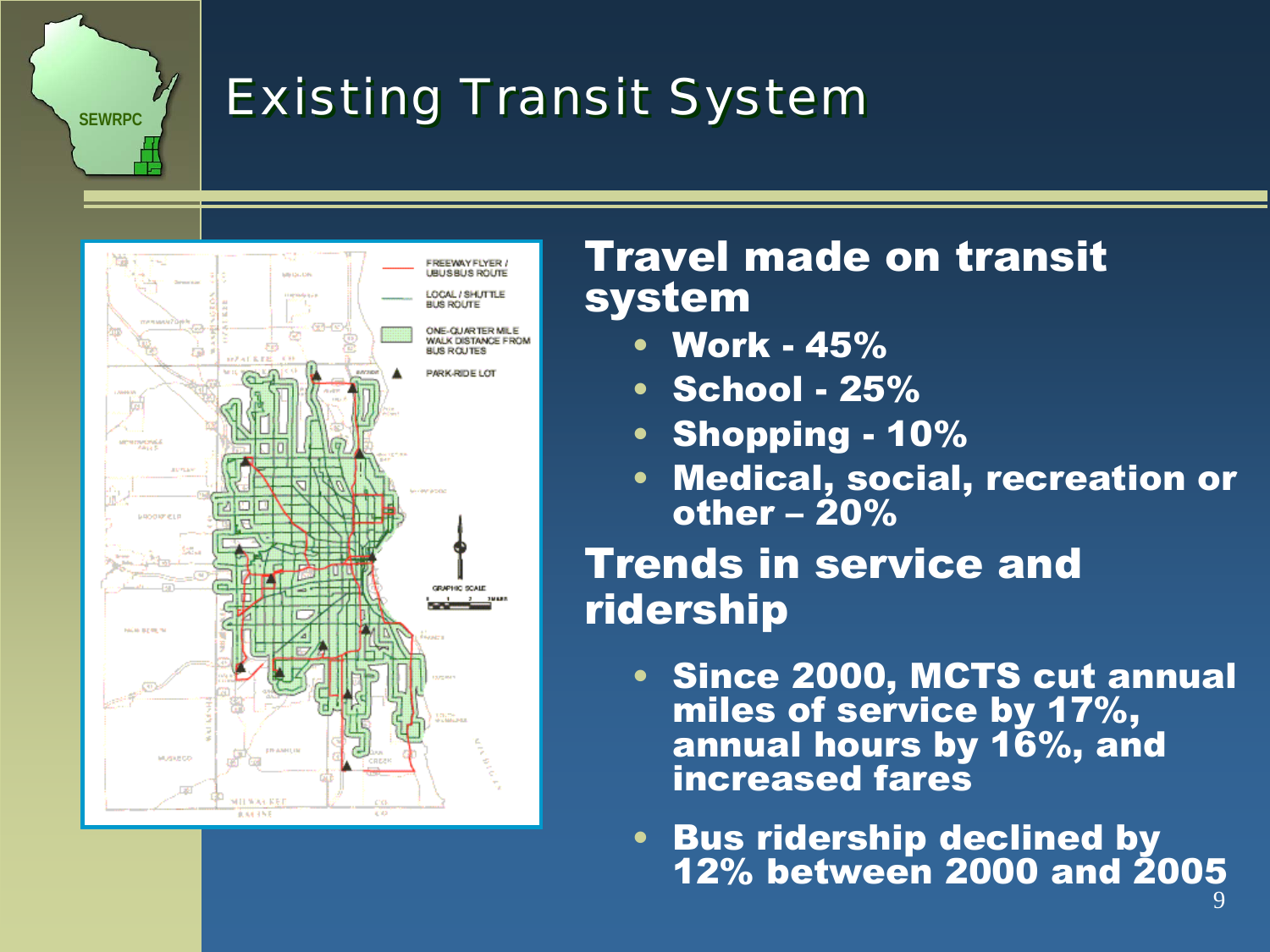

## *Existing Transit System: Existing Transit System: Operating Costs Operating Costs*

## MCTS Operating Costs

- 2005 operating costs: \$143 million
- Fare and other revenues pay for about 32% of costs
- Heavily dependent on State transit assistance:
	- − 41% of operating budget
	- − 63% of public funding



**MCTS Operating Costs 2005**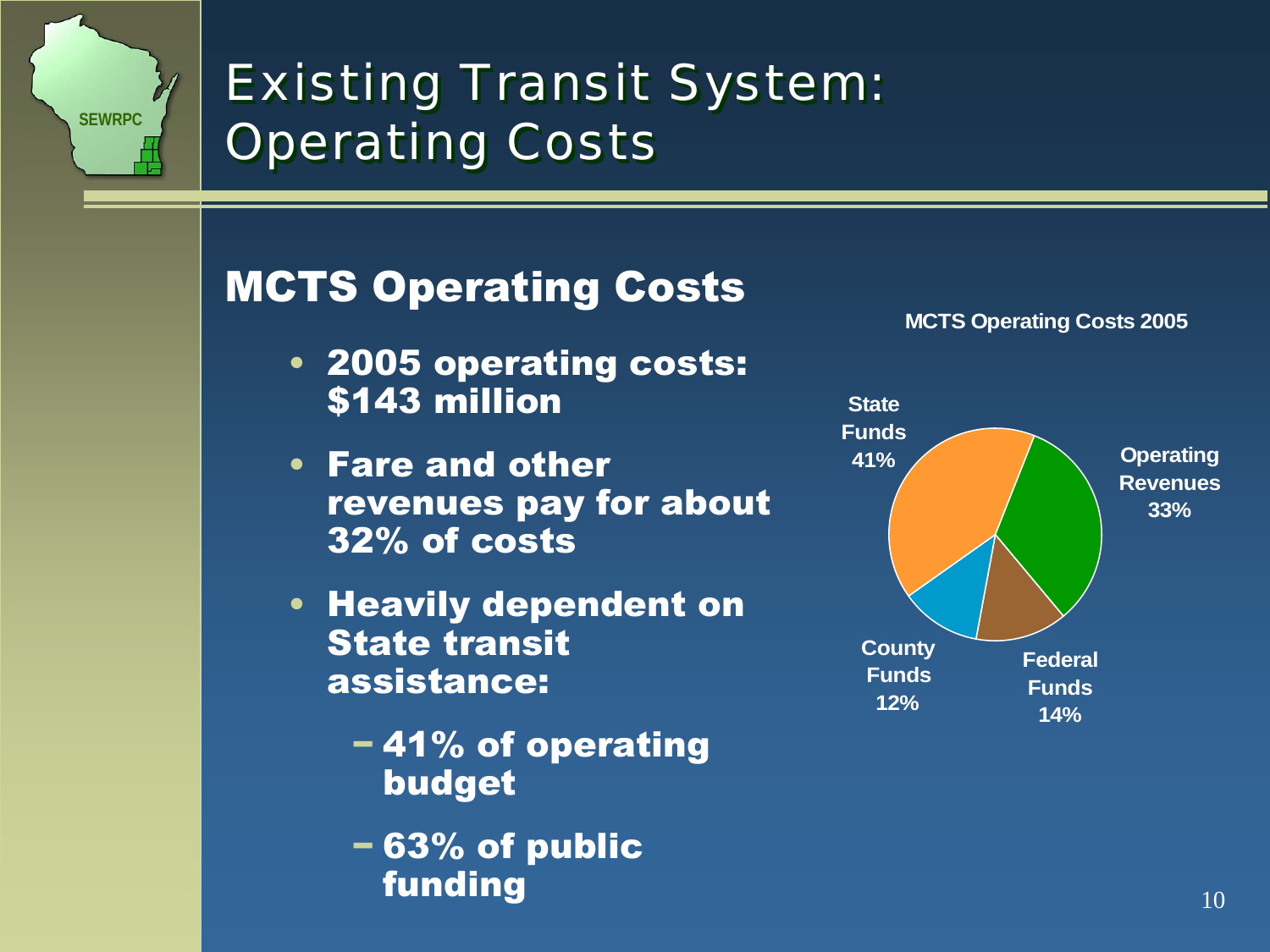## *Existing Transit System: Existing Transit System: Drawdown of Federal FundsDrawdown of Federal Funds*

- • In 2001, MCTS had \$37 million of unspent Federal Transit Administration (FTA) funds intended for capital projects
- • From 2001 to 2006, MCTS has used the FTA funds for operating funding to limit increases in County tax levy funding, fare hikes, and service cuts.
- • The balance of FTA funds declined to \$12 million at the beginning of 2006.



#### **Drawdown of Federal Transit Capital Assistance Funds**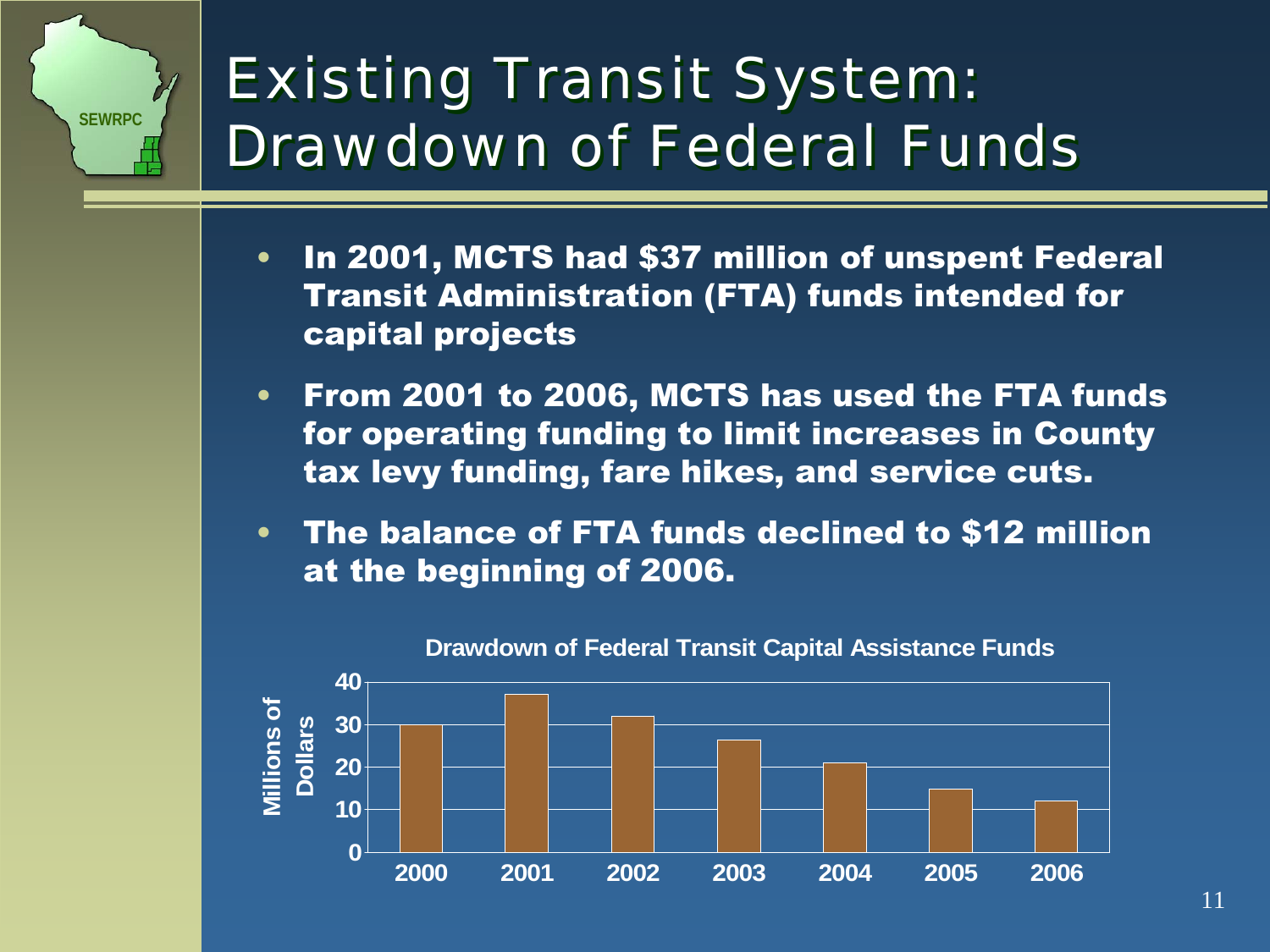

## *Evaluation of Transit System: Evaluation of Transit System: Comparison to Peer Transit Systems Comparison to Peer Transit Systems*

- • State study in 2003 compared MCTS to a peer group of 13 similar transit systems
- Similar populations, northern climates, and similar bus fleet size
- • MCTS outperformed peers for all measures of ridership and financial performance

| Performance<br>Measure                         | MCTS<br>Rank<br>(of 14) |
|------------------------------------------------|-------------------------|
| Passengers per<br>capita                       |                         |
| Passengers per<br>revenue vehicle mile         |                         |
| Passengers per<br>revenue vehicle hour         | 1                       |
| Operating cost per<br>revenue vehicle mile     | 5                       |
| Operating cost per<br>revenue vehicle hour     | 3                       |
| <b>Operating expense</b><br>per passenger      | 1                       |
| Total operating<br>assistance per<br>passenger |                         |
| Farebox recovery<br>rate for all services      | 2                       |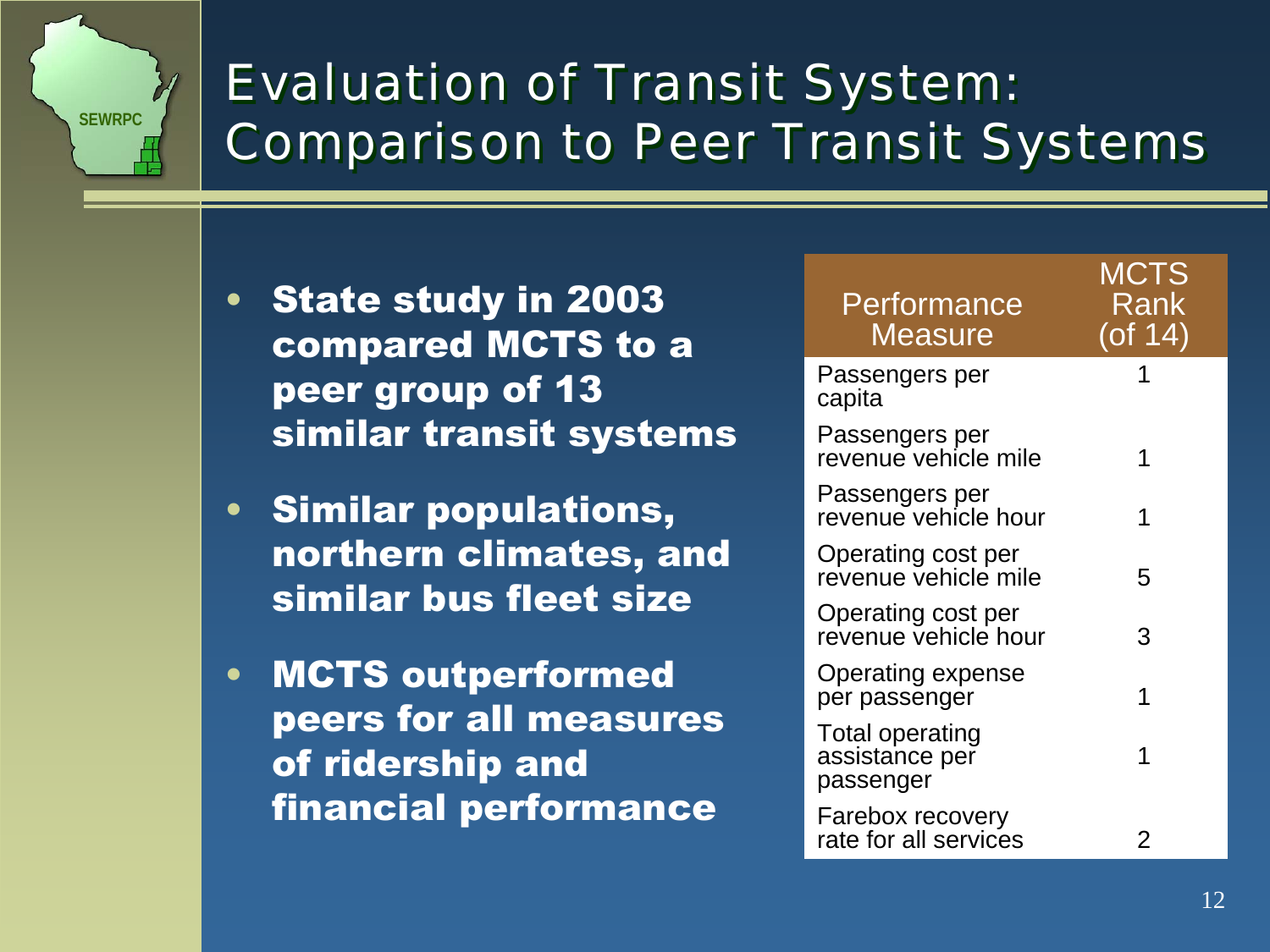

## *Evaluation of Transit System: Evaluation of Transit System: Areas of Excellent PerformanceAreas of Excellent Performance*

- • Excellent coverage of residential areas and employment in Milwaukee County.
	- 91% of County population resides within  $\frac{1}{4}$ mile of local/shuttle routes
	- 94% of County jobs are within  $\mathcal{V}_4$  mile of local/shuttle routes
	- 81 of 86 major employers (500+ employees) and 22 of 26 office and industrial parks in Milwaukee County are within ¼ mile of local/shuttle routes
	- 68 of 70 major school, medical, government, shopping, recreation and passenger transport activity centers are within ¼ mile of local/shuttle routes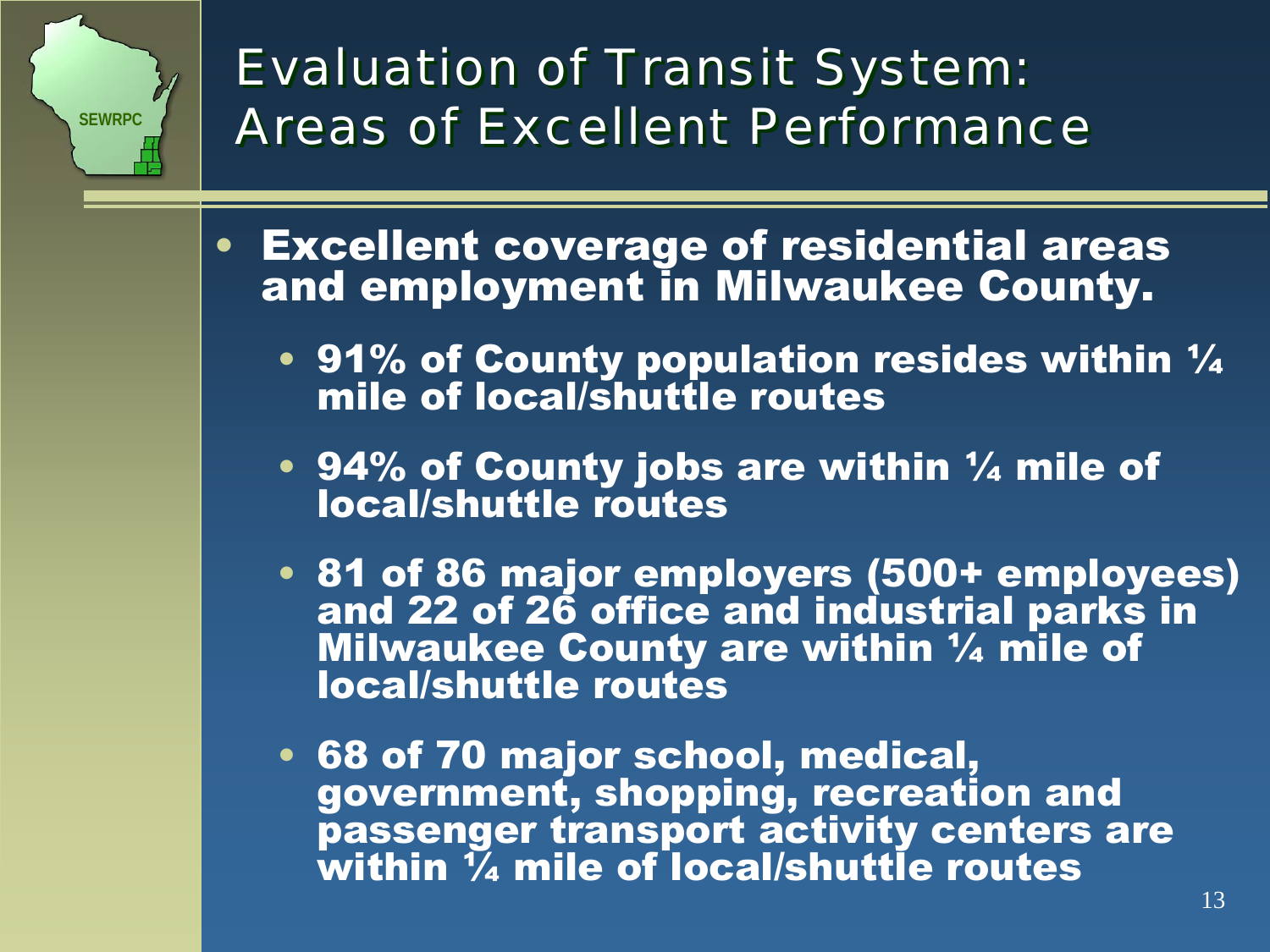

*Evaluation of Transit System: Areas Evaluation of Transit System: Areas of Excellent Performance--continuedof Excellent Performance--continued*

- • Buses are on-time more than 90% of the time
- • Overcrowding is not a problem on buses:
	- Freeway flyers have a seat for every passenger
	- Local routes have no more than 4 passengers for every 3 seats at peak periods
- 26 of 31 local weekday routes exceed the ridership benchmark (22 passengers/hour)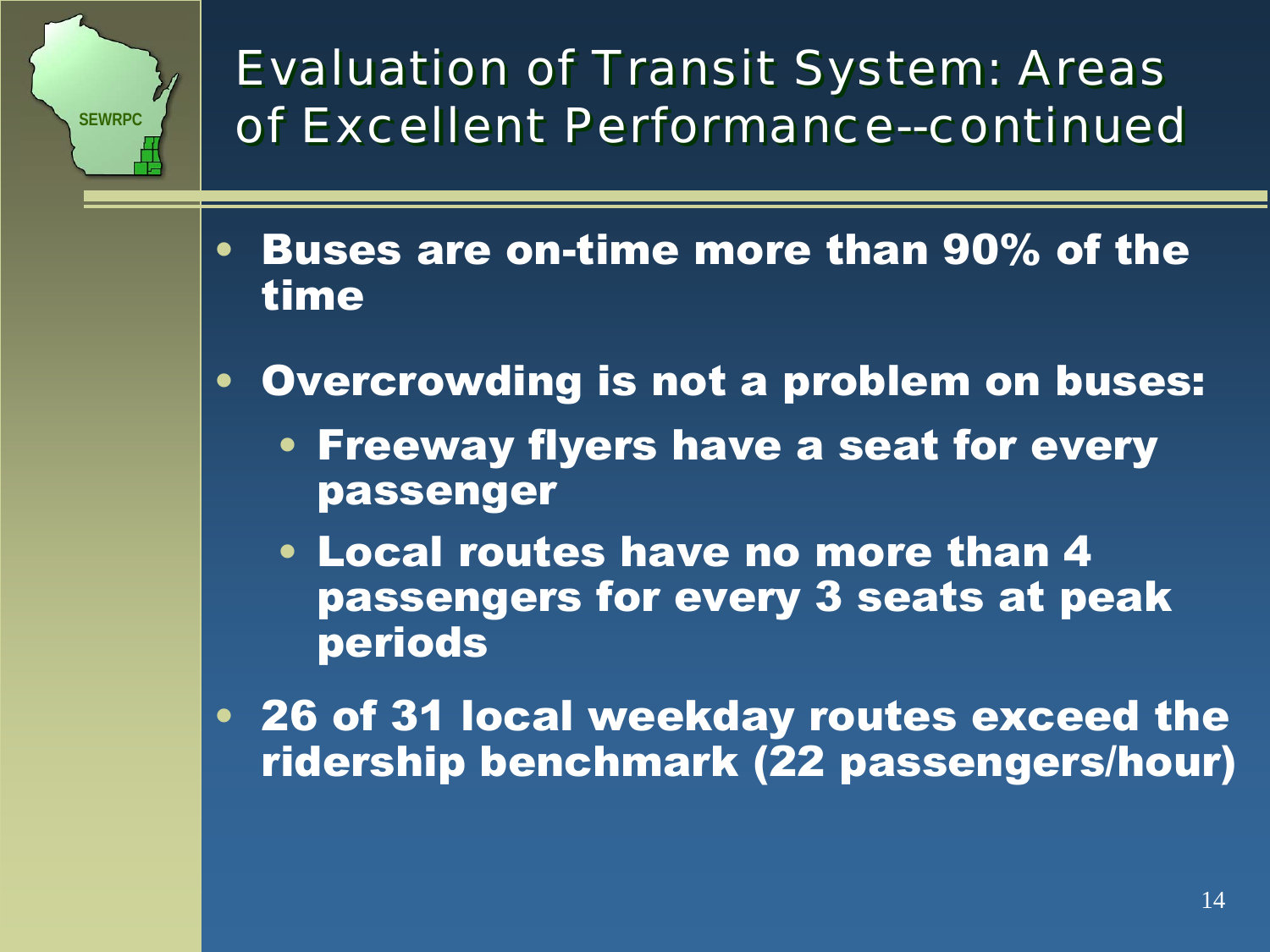## *Evaluation of Transit System: Evaluation of Transit System: Unmet NeedsUnmet Needs*

serve some areas in west, south,

northwest, and northeast

Areas Not Served - Bus routes do not



**Areas Not Served**

Inadequate Service Hours - On weekends, large areas of the County are served by bus routes operating less than desirable level of 20 hours a day

**Inadequate Service Hours (Weekday)**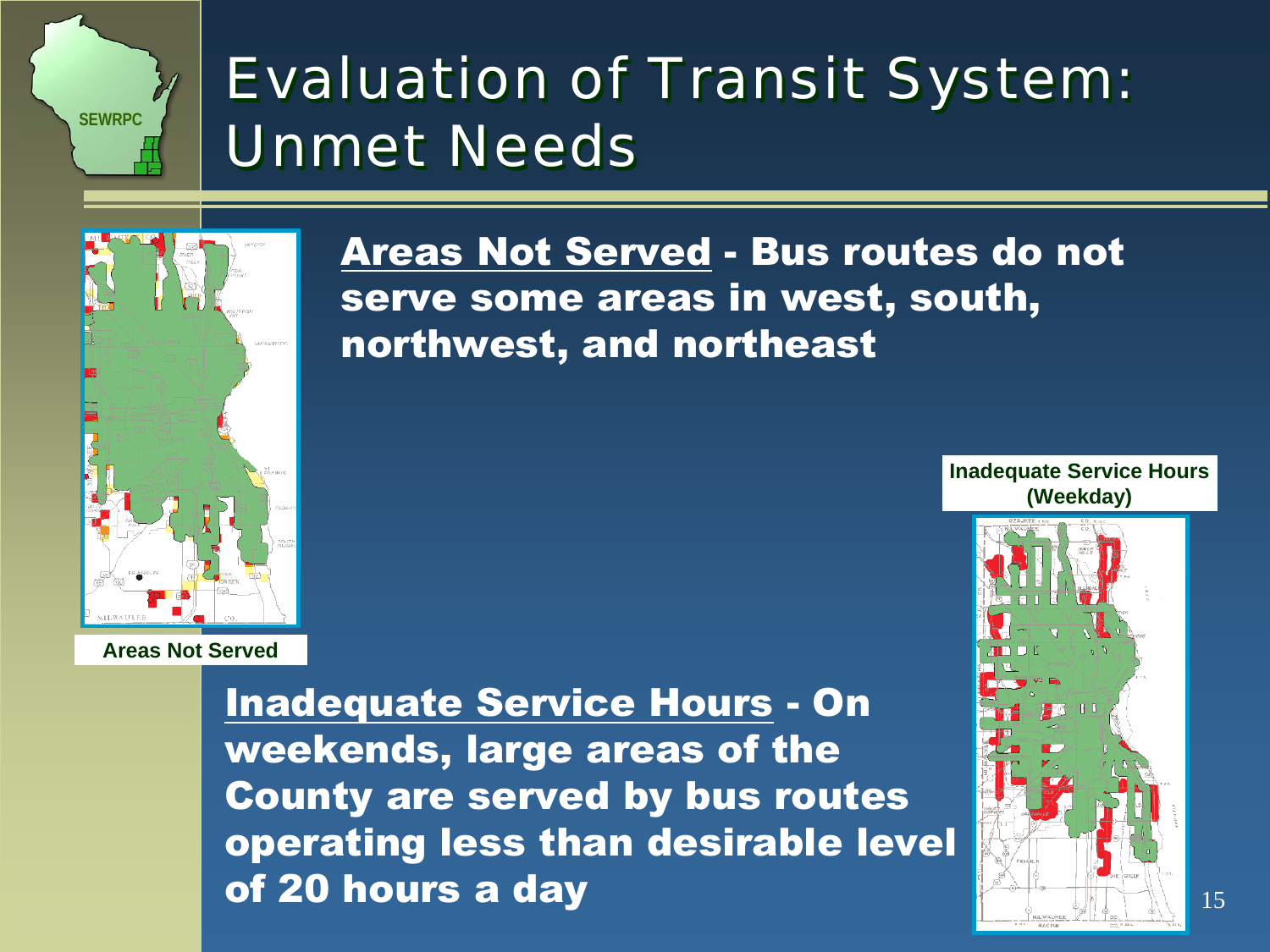## *Evaluation of Transit System: Evaluation of Transit System: Unmet Needs—continuedUnmet Needs—continued*



**Service Frequency (Off-Peak)**

> Lengthy Travel Times - Transit travel time is between 2 and 4 times longer than auto travel time for comparable trips

Inadequate Service Frequency - On weekdays, large areas of the County are served by bus routes operating with longer than desirable headways

> **Travel Times(Off-Peak)**

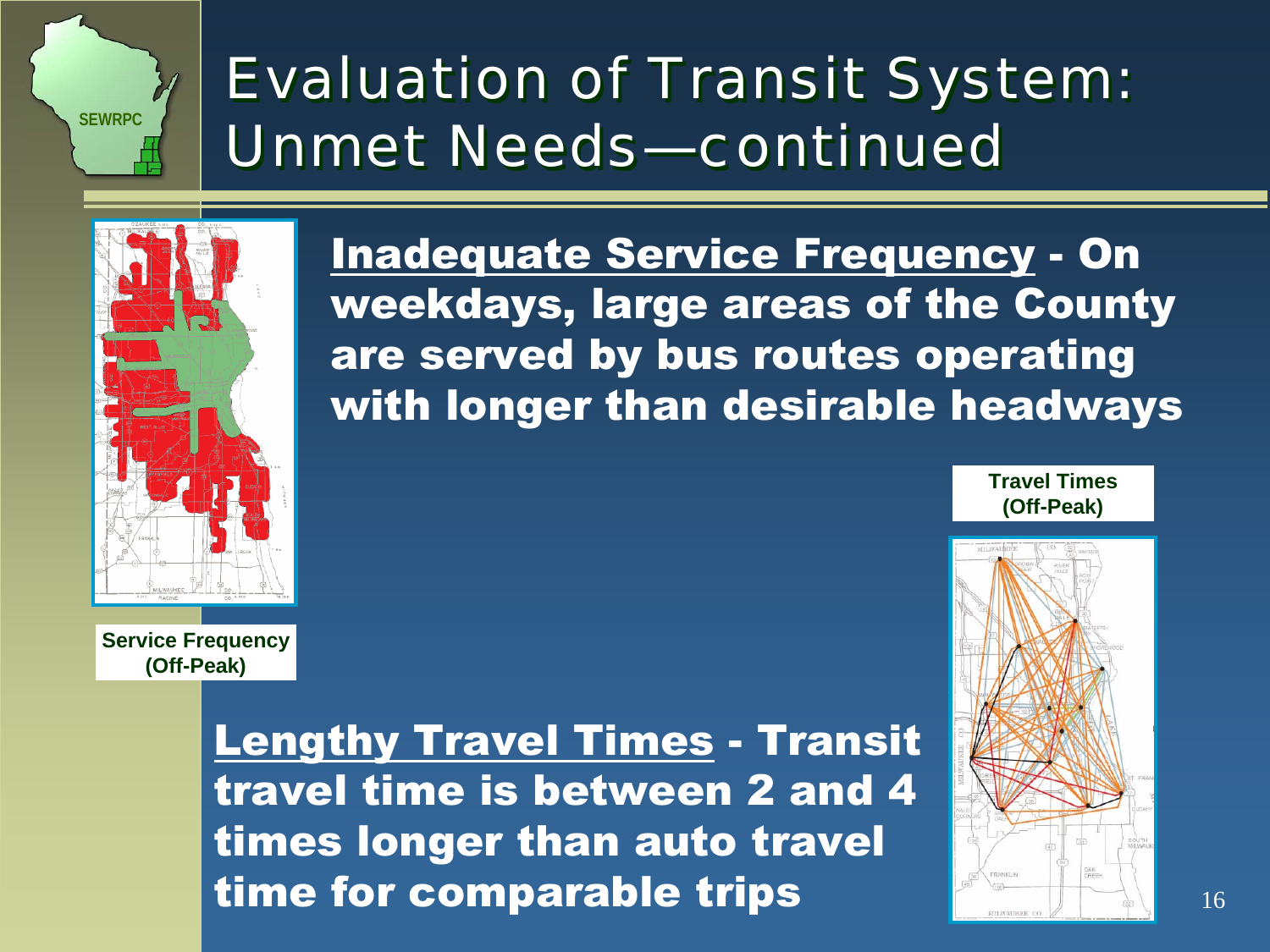

## *Unmet Needs: Limited Service Unmet Needs: Limited Service Connecting to Outlying Counties Connecting to Outlying Counties*

Unmet needs of County residents for travel between Milwaukee County and the other surrounding counties include:

- Lack of Service Many major activity centers and job concentrations outside Milwaukee County do not have public transit service
- Limited Service Hours and Frequency If transit service does exist, it is very limited in hours of service and frequency of service
- Lengthy Travel Times Transit services connecting with surrounding counties often involve using one or more local bus routes with slow travel speeds
- Lack of Coordination of Fares Transfer arrangements are not uniform among all the transit services connecting with MCTS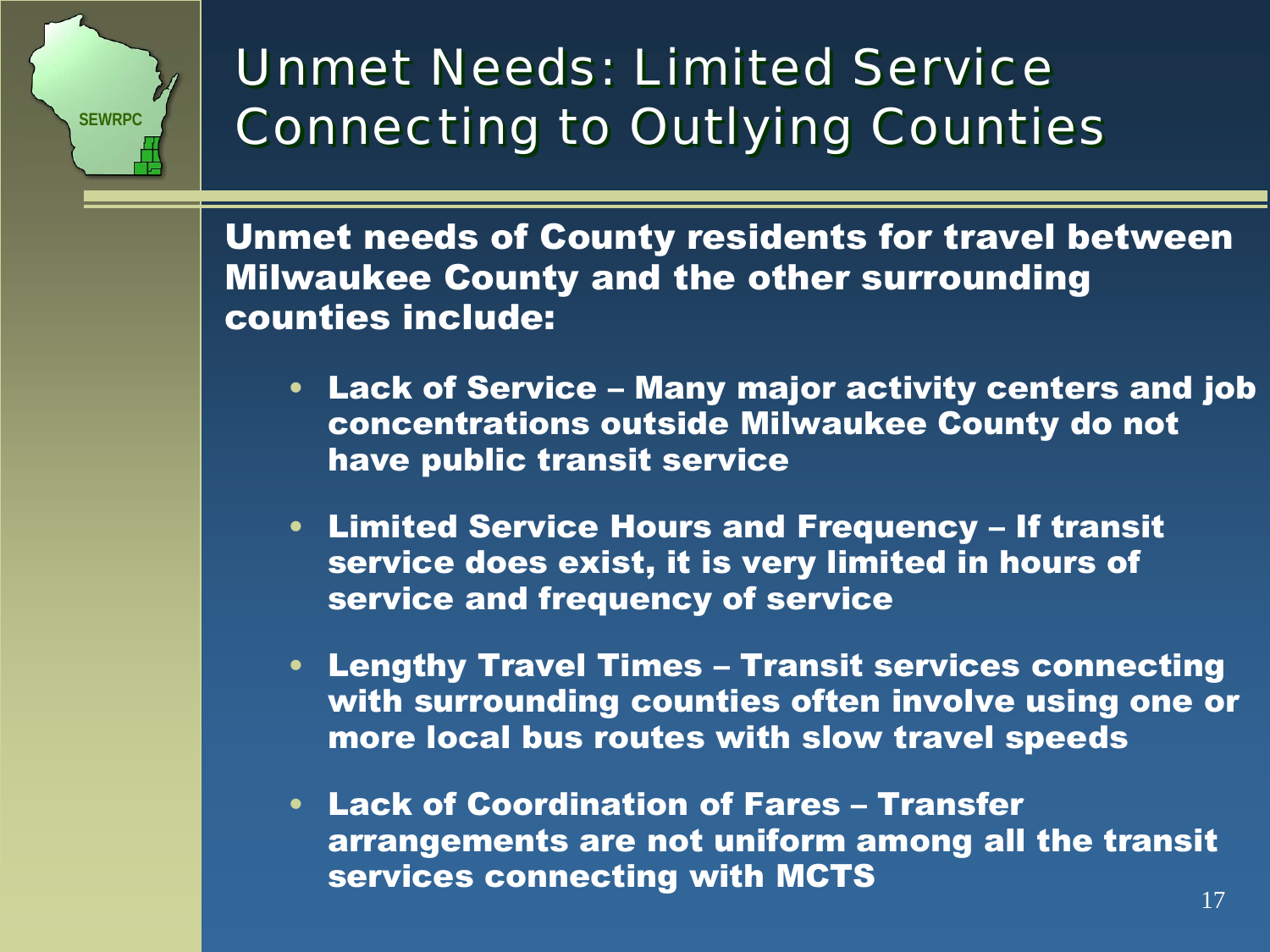## *Potential Future Direction Potential Future Direction*

MCTS is heavily dependent on State funding: the State has historically provided about 65% to 70% of public operating funding.

Between 2000 and 2005, the State only increased operating assistance funding by less than 1.5% per year (less than inflation). Milwaukee County funding remained about the same.

MCTS tried to offset the marginal increases in State funding and the stagnant Milwaukee County funding by tapping into their "bank" of Federal transit funds meant for capital expenses.

Milwaukee County's bank of Federal transit funds may be expected to be depleted by 2010.



**Drawdown of Federal Transit Capital Assistance Funds**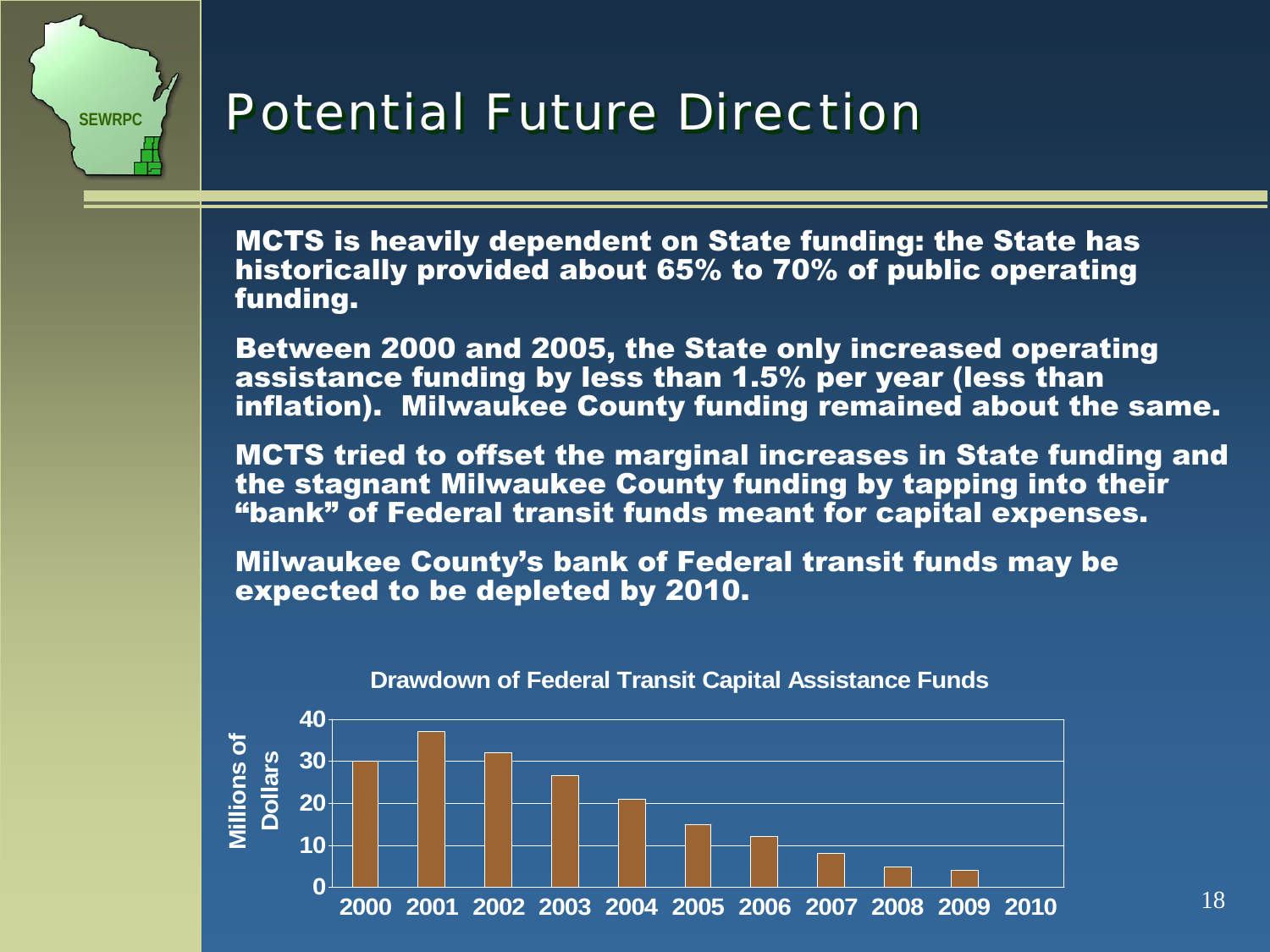

*Potential Future Direction: Likely Potential Future Direction: Likely Substantial Service ReductionsSubstantial Service Reductions*

## Potential Future Scenario:

- State transit operating assistance increases at 2% per year
- County tax levy for MCTS is held to 2005 levels (\$17 million)
- Fare increases of 15% 20% over 5-year period
- Drawdown of "bank" of federal transit funds meant for capital projects

Result: Transit system would need to cut 35% of service in 2010

• Much more extensive cut than the cuts of past 5 years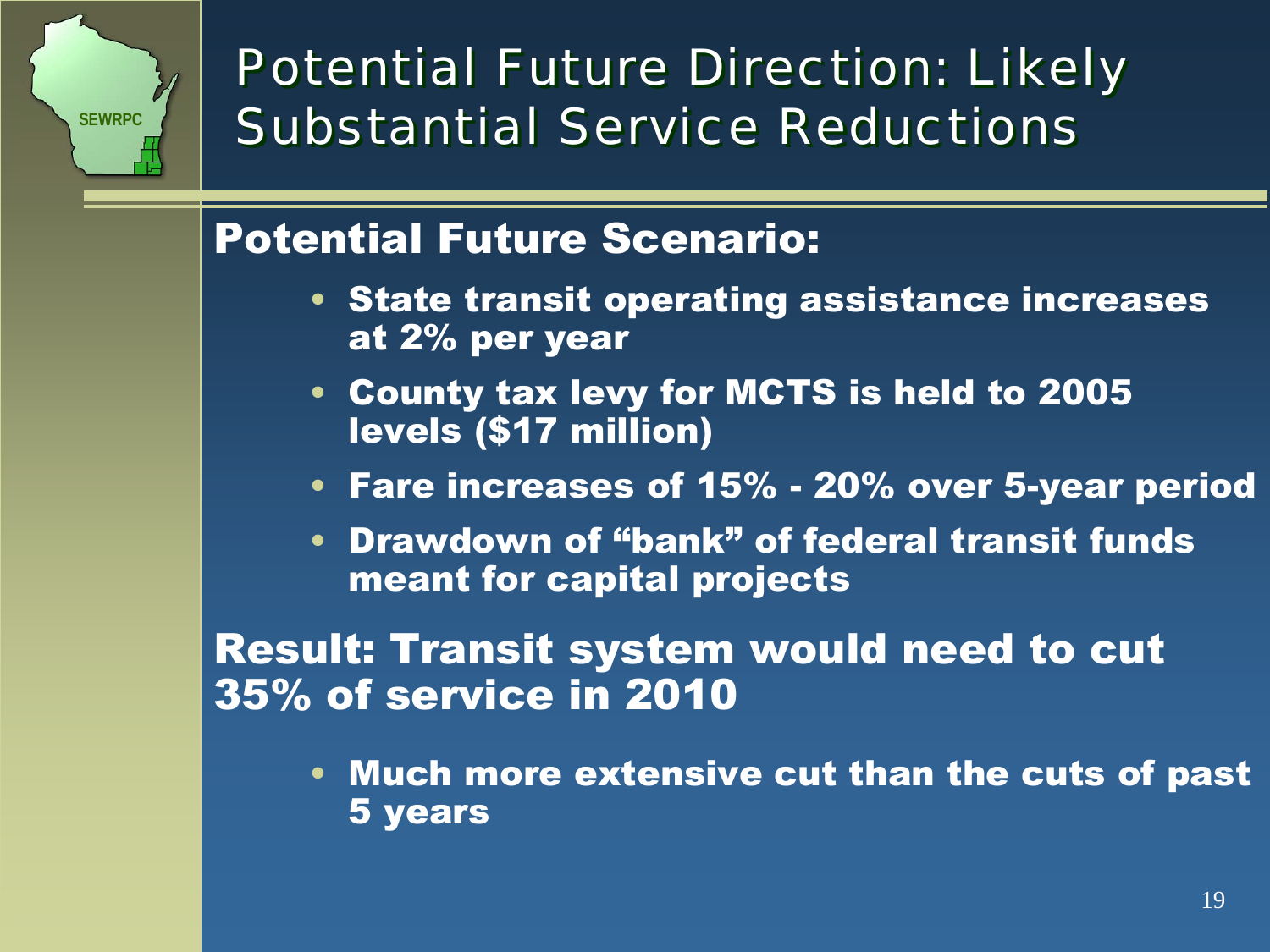

*Potential Future Direction: Likely Potential Future Direction: Likely Substantial Service Reductions--Substantial Service Reductions- continuedcontinued*

- For example, these are the kinds of cuts needed to achieve a 35% reduction in annual vehicle hours:
	- Eliminate 10 of 31 local routes
	- Eliminate all freeway flyer and UBUS routes

- Need for State to restore transit funding sufficient to address cost inflation
- Need for dedicated source of local funding for transit to replace Milwaukee County property tax levy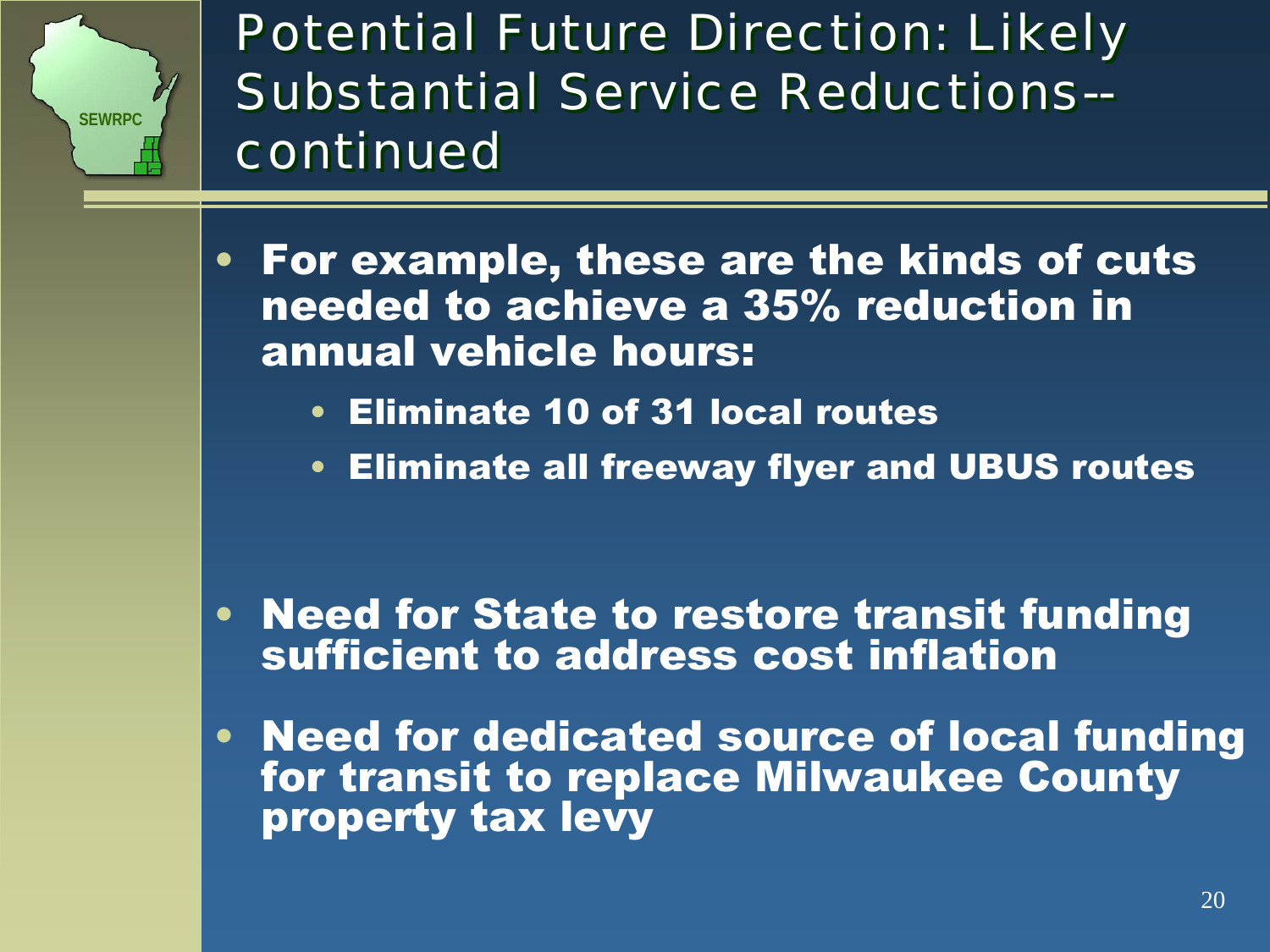

## *Next Steps Next Steps*

- Obtain your thoughts on transit system performance, your unmet needs, and your ideas for improvements
- Finalize identification of unmet transit service needs
- Develop alternative service improvement plans, including costs of different plans
- Additional public meetings to obtain additional input on service improvement options and plans
- Develop recommended transit service improvement plan